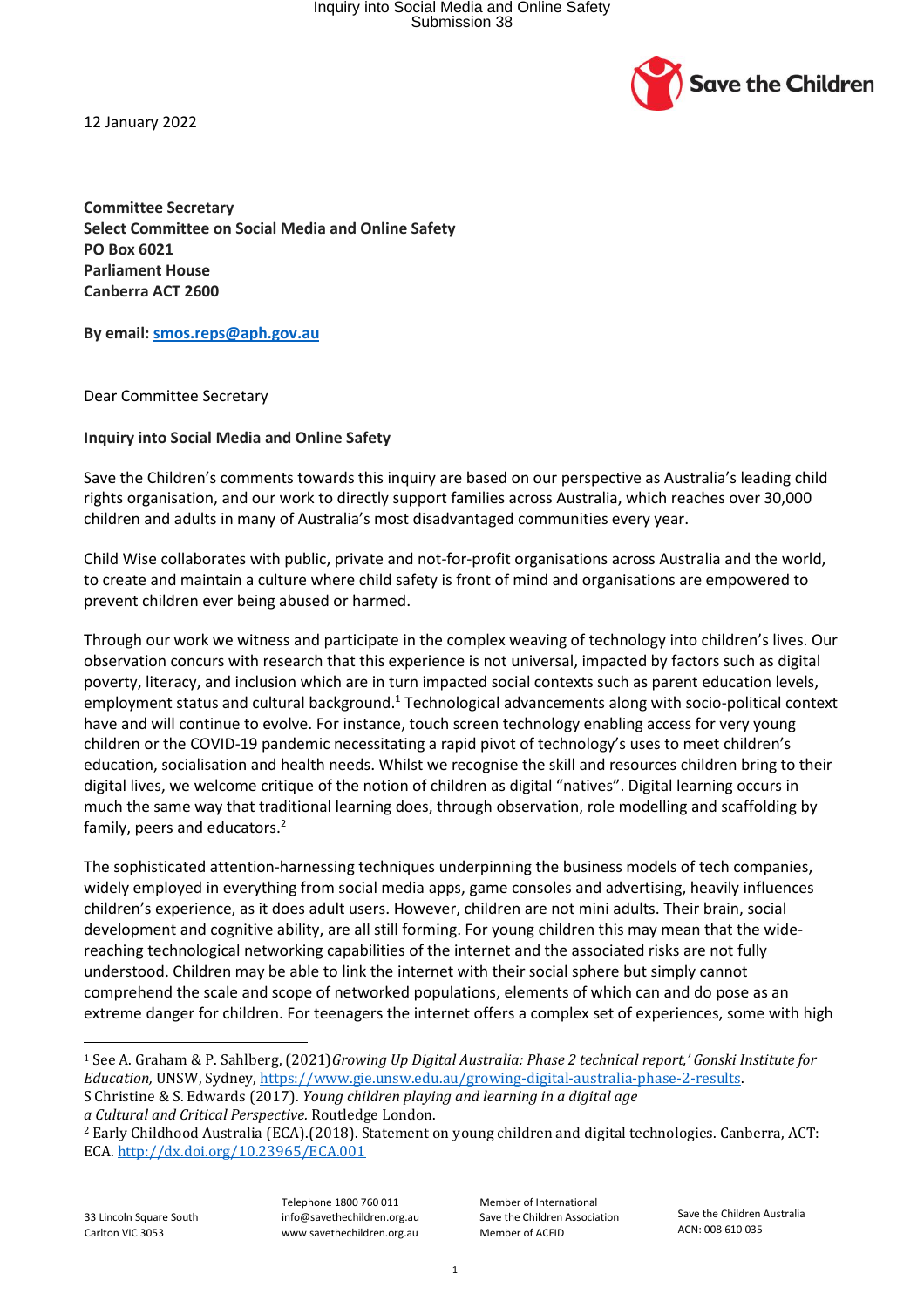

rewards and others with devastating consequences. The rights and development of children and young people must be understood and accounted for in analysis of issues, information distribution, behaviour change initiatives as well as in broader policy and technological based mitigation measures to improve social media and online safety.

We recognise that there are fundamental flaws in the design of social media technology particularly for keeping children, and people more broadly, safe from online harassment and bullying. Solutions are complex requiring more than voluntary market force amendments to technology that largely focus on exclusion of individual accounts or users. System design solutions should complement, not complicate, behaviour change for children and their families as end users, as well as recognising children as content creators themselves. Again, the behaviour of children and others online does not occur in a vacuum, so we need to be cognisant of social media's contribution and response to broader social and economic factors and trends.

In providing these comments, we highlight the Australian Government's international obligations under the United Nations Convention on the Rights of the Child. We note the Australian Government made a submission to the Committee on the Rights of the Child's draft General Comment No. 25 on children's rights in relation to the digital environment in August 2020. In its submission, Australia affirmed the importance of the work, but had concerns about state responsibility on details including encryption, access to data and consent. This General Comment has now been adopted by the United Nations Committee on the Rights of the Child.<sup>3</sup> Save the Children considers general comments, including General Comment No. 25, as an authoritative source of legal interpretation of international human rights law, which the Australian government should draw upon.

We also note the substantial domestic policy activity regarding digital access, safety and accountability within Australia currently occurring and support the Australian Government's proactive approach to digital inclusion and safety. Child Wise was pleased to respond to the Australian Government's invitation to make a submission to the *Online Privacy Bill Exposure Draft* (December 2021) and *Restricted Access System Declaration Online Safety Act 2021 Discussion Paper* (September 2021). 4 Save the Children made a joint submission with Good Things Foundation to the National Indigenous Australians Agency's (NIAA) consultation process on the digital divide for First Nations' families (November 2021). <sup>5</sup> Key points from these submissions which are also relevant to this inquiry include:

## *Online Privacy Bill Exposure Draft*

- Use of the "child's best interest" should be the central approach for privacy protection and data processing. We support the definition and interpretation as provided by the United Nations Convention of the Rights of Child.
- The requirement that platforms must take reasonable steps to verify the age of their users is also important, but we note that these steps must be inclusive, to ensure that children and young people's access is not reduced nor affected by socio-economic factors. For example, requirements for identification documents such as passports or birth certificates will have a disproportionate negative impact on some young people.

33 Lincoln Square South Carlton VIC 3053

Telephone 1800 760 011 info@savethechildren.org.au www savethechildren.org.au

Member of International Save the Children Association Member of ACFID

Save the Children Australia ACN: 008 610 035

<sup>3</sup> United Nations Committee on the Rights of the Child, *General comment No. 25 (2021) on children's rights in relation to the digital environment*, CRC/C/CG/25, 2 March 2021.

<sup>4</sup> Child Wise. *Submission to the Online Privacy Bill Exposure Draft*, (December 2021) and Child Wise. *Submission to the Restricted Access System Declaration Online Safety Act 2021 Discussion Paper* September 2021. Both at: https://www.childwise.org.au/page/77/submissions

<sup>5</sup> Save the Children and the Good things Foundations*. Joint Indigenous Digital Inclusion Plan NIAA. (*November 2021). https://www.savethechildren.org.au/getmedia/cd43f003-6ef8-4523-aa15-67dd5d6fbeb3/good-thingsfoundation-save-the-children.pdf.aspx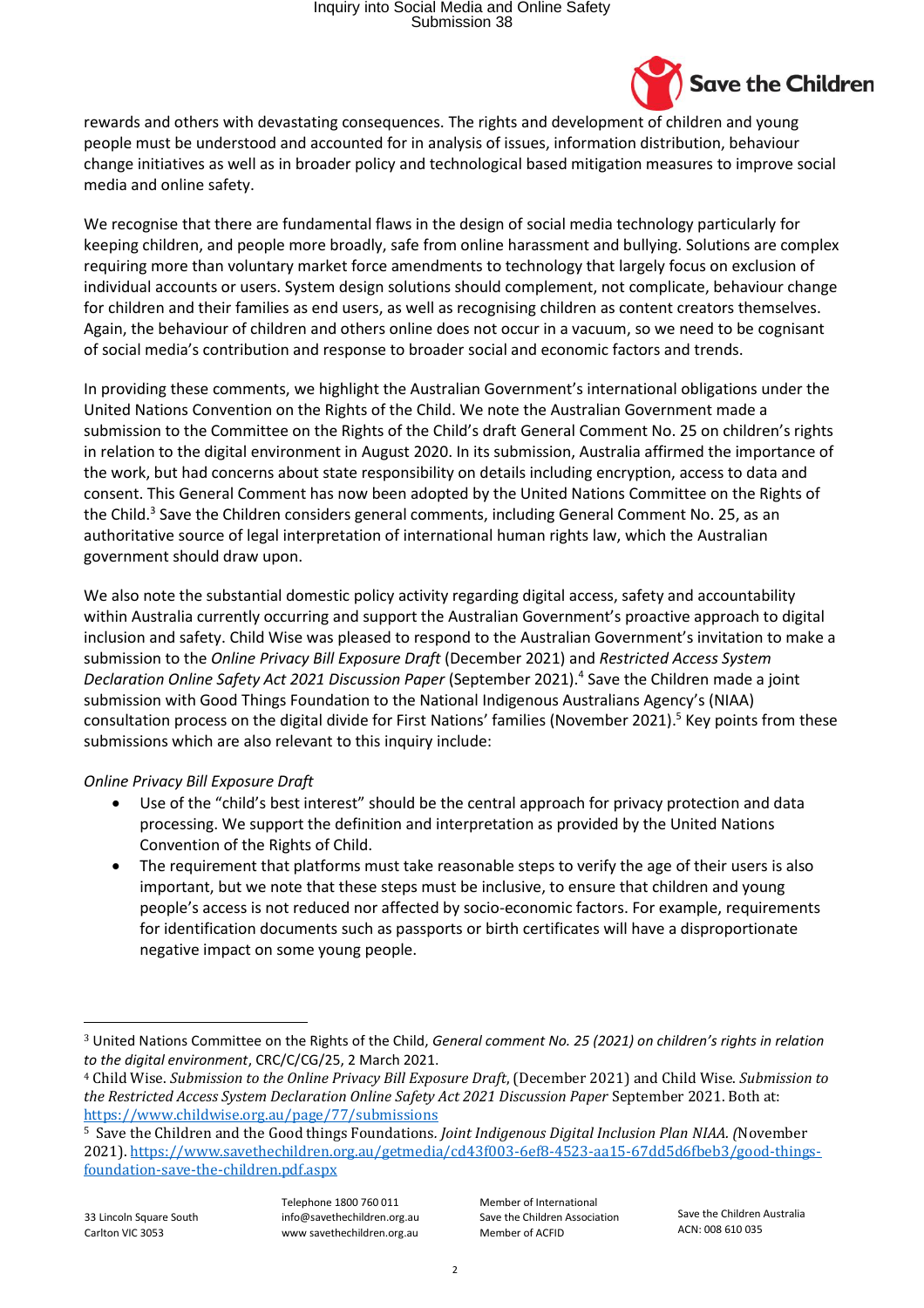## Inquiry into Social Media and Online Safety Submission 38



*Restricted Access System Declaration Online Safety Act 2021 Discussion Paper*

- The implementation of Restricted Access Systems under the Act is supported for specific circumstances across relevant websites, online advertising, social media and gaming. However, we do not support a "one-size-fits-all" solution to this complex problem, particularly in social media services that are designed for, and used by, children as a key part of their everyday lives. It is imperative that in protecting children from harm, the regulation does not inhibit access to services that many young people would consider essential, and which may contribute to safety and wellbeing, e.g. access to support services, information and pro-social connection.
- Consultation with children and young people about their experiences is paramount to the development and implementation of the Online Safety Act 2021 (Cth), as it is critical that they have a voice in decisions which impact their lives.

## *Joint Indigenous Digital Inclusion Plan (NIAA consultation)*

- People who are on low incomes, have lower levels of education, have a disability, are older or have a mobile-only connection, First Nations people and people living in regional/rural Australia are particularly at risk of being digitally excluded.<sup>6</sup>
- Addressing digital inclusion is critical in addressing the realisation of fundamental human rights issues. Broader concerns with respect to Indigenous peoples and digital inclusion were noted by the United Nations in the General comment No. 25 on children's rights in relation to the digital environment released in 2021. 7
- Our programmatic experience suggests digital poverty and exclusion directly impacts digital safety for children, with shared or cheaper devices limiting the technological solutions available to restrict access to inappropriate or dangerous content. In addition, behavior change programs relying on strong English literacy skills often cannot meet the needs of First Nation's people, especially where English is not a first language.
- More tailored, community-led digital ability, access and safety programs are needed. These should be co-designed with First Nations families with children, to help those struggling with digital skills and access to not get left behind in our digital world.

With regard to the Committee's terms of reference, notably (g) *actions being pursued by the Government to keep Australians safe online,* we strongly recommend that the Committee seeks to drive an integrated approach, linking the above initiatives and other work of the ESafety Commissioner to reduce duplication and confusion and to bring about the best outcomes for children and families. As the timing of this Inquiry precedes the Youth Advisory Council establishment and introduction of new safety Commissioner powers under the Online Safety Act we encourage further consultation in the near future with strong emphasis on diverse and inclusive children's and youth participation.

Child Wise and Save the Children have experience with children's participation if the Committee wishes to find out more information. We also encourage the Committee to consult with the National Children's Commissioner and be aware of the important longitudinal Family Cohort Study and the Centre of Excellence for the Digital Child which will continue to deepen our shared understanding of children's interaction with a dynamic digital world.<sup>8</sup>

33 Lincoln Square South Carlton VIC 3053

Telephone 1800 760 011 info@savethechildren.org.au www savethechildren.org.au

Member of International Save the Children Association Member of ACFID

Save the Children Australia ACN: 008 610 035

<sup>6</sup> Thomas, J, Barraket, J, Wilson, CK, Holcombe-James, I, Kennedy, J, Rennie, E, Ewing, S, MacDonald, T, (2020), *Measuring Australia's Digital Divide: The Australian Digital Inclusion Index 2020*, RMIT and Swinburne University of Technology, Melbourne, for Telstra, p. 15

<sup>&</sup>lt;sup>7</sup> United Nations Committee on the Rights of the Child, General comment No. 25 (2021) on children's rights in relation to the digital environment, CRC/C/CG/25, 2 March 2021.

<sup>8</sup> Australian Research Council. Centre of Excellence for the Digital Child. https://www.digitalchild.org.au/